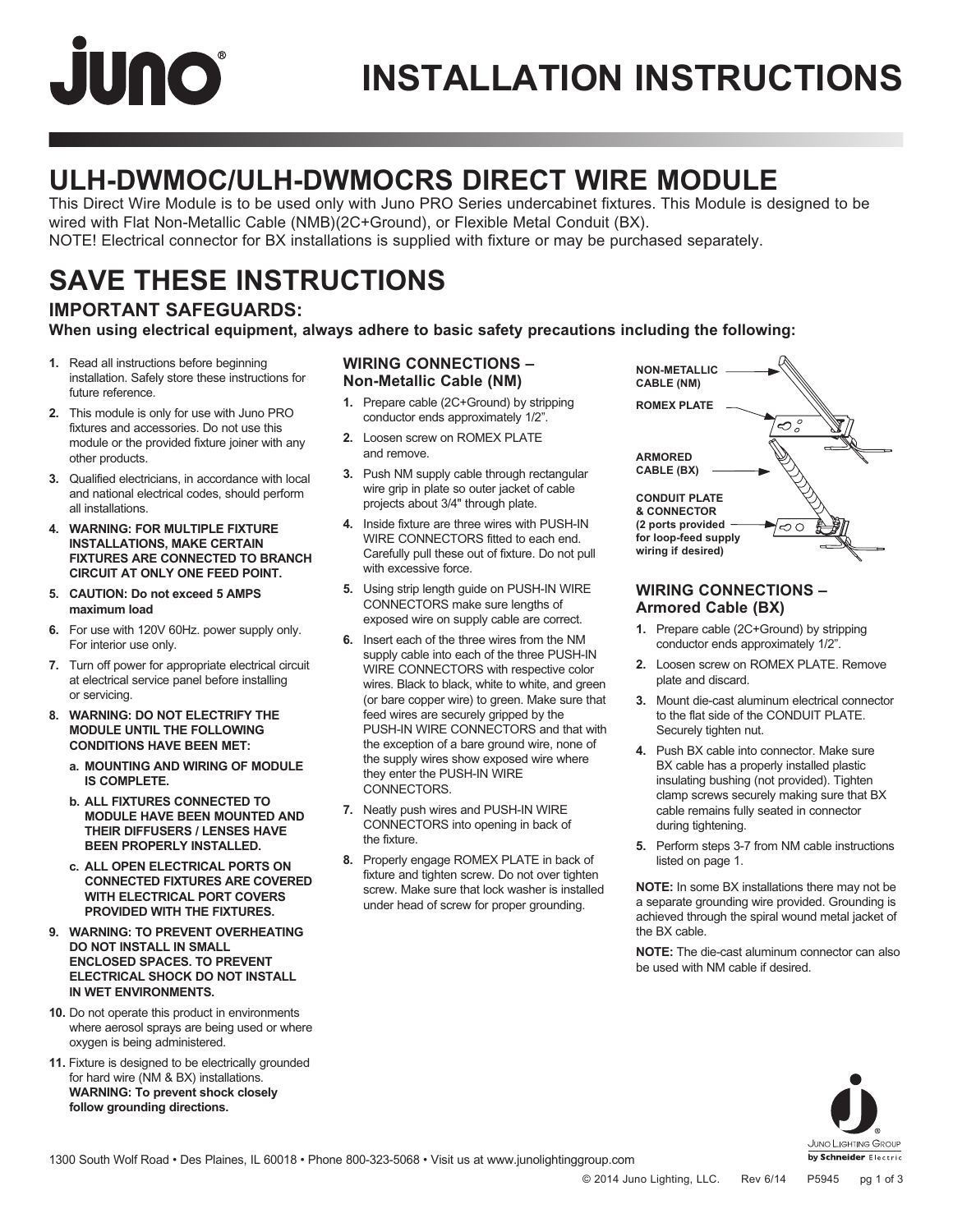# **JUNO**

## **INSTALLATION INSTRUCTIONS**

### **ULH-DWMOC/ULH-DWMOCRS DIRECT WIRE MODULE**

### **MOUNTING FIXTURE**

- **1.** Place fixture in desired position.
- **2.** Drive fixture MOUNTING SCREWS securely. Mounting screws are suitable for cabinet bottoms 3/8" or thicker. Use shorter screws for cabinet bottoms thinner than 3/8".
- **3.** In some installations it may be desired to drill a pilot hole for the screws. Place the fixture in the desired position and drive MOUNTING SCREWS a small amount to impart a small reference point for drilling.
- **4.** Make sure that all unused electrical ports on the ends of the fixture are safely protected with ELECTRICAL PORT COVERS (two provided with each fixture).
- **5.** Re-energize electrical circuit at service panel.

### **JOINING MULTIPLE FIXTURES**

- **1. WARNING: In multiple fixture installations, Direct Wire Module fixture (ULH-DWMOC/ ULH-DWMOCRS) must be the unit receiving electrical supply. Do not electrify fixture group until all electrical connections have been securely mounted. Electrical port covers must be installed in all open ports at the completion of installation.**
- **2.** Fixtures can be joined together using FIXTURE JOINER (one provided with each fixture) or with JUMPER CORD accessory (Cat. No. JC3, sold separately).
- **3. WARNING: The total number of fixtures that can be joined together and powered from one electrical feed port is governed by the total current per electrical feed point (5A MAXIMUM).**
- **4.** First mount fixture that receives incoming electrical supply. With a small screwdriver remove ELECTRICAL PORT COVERS as needed. When using FIXTURE JOINER to add fixtures make sure JOINER is fully seated in both fixtures. Fixtures should fit fully and squarely end-to-end when mounting is complete.
- **5.** When using JUMPER CORD accessory, make sure plugs on both ends are fully inserted into ports on both fixtures. There should be some slack in the JUMPER CORD so that the electrical connectors are not stressed in any way. Use cord clips (provided), as desired, to keep cord safely snug to mounting surface.
- **6. WARNING: Do not use JUMPER CORD as a means to turn fixtures on and off.**





**JUMPER CORD AVAILABLE** 

**IN 8", 17" AND 26" LENGTHS. BLACK OR WHITE FINISH (order separately)**

### **OCCUPANCY SENSOR INSTRUCTIONS**

### **Sensor Features**

The sensor has light level and time delay features. The time delay can be set from 30 seconds to 30 minutes. The light level feature holds OFF and turns OFF lights when the space is occupied and adequate ambient light exists. When the light level drops below the set level it will turn the lights ON when the space is occupied. The factory setting is for maximum, meaning that even bright ambient light will not cause the sensor to hold the lights OFF if it detects occupancy in the controlled area.\*

### **Sensor Adjustment**

The Light Level and Time Delay adjustment trimpots are located under the lens assembly. The trimpots are accessed easily after the lens is removed from the fixture. Gently unscrew the lens assembly. Do not remove the thumbscrew collar; it holds the sensor in place on the fixture. Identify each trimpot. Set the light level when the controlled light would normally be turned OFF due to the presence of sufficient daylight or other electric light. [If this feature is not needed, leave the light level at maximum (fully clockwise)].

### **WARNING:**

#### **DO NOT OVERTURN TRIMPOT WHEN ADJUSTING THE SENSOR. DO NOT TOUCH THE SQUARE INFRARED**

**DETECTOR UNDER THE LENS ASSEMBLY. NOTE:** The die-cast aluminum connector can also

be used with NM cable if desired.



\*At the maximum setting, the light level entering the photo sensor must exceed 120fc, which only happens in rare applications or when the lens is removed.

### **Test Occupancy Sensor**

- **1.** Set Light Level to maximum (fully clockwise, factory setting) and Time Delay to minimum (fully counterclockwise). Put the lens assembly back onto the sensor.
- **2.** Move out of the sensor's view. Lights turn OFF after 30 seconds.
- **3.** Move into the controlled area. The red LED in the sensor lens should illuminate and the fixture should turn ON.

### **Test and Adjust Light Level Sensor and Time Delay**

- **1.** Remove the lens assembly and adjust the light level and the time delay to minimum. Put the lens assembly back onto the sensor. Leave the controlled area and let the sensor time out so lights are OFF.
- **2.** Enter the controlled area and lights should remain OFF.
- **3.** Make sure your body does not cast a shadow on the sensor. Turn the light level trimpot clockwise in small increments. After each adjustment, put the lens back on the sensor then move about the controlled area. Wait 5-10 seconds to see if the lights turn ON.
- **4.** Continue this procedure until the lights turn ON. At this setting the lights will not turn ON with occupancy if the light level is above the current level.
- **5.** Set the time delay to the desired setting. The time delay can be set from 30 seconds (fully counterclockwise) to 30 minutes (fully clockwise).

**Important:** there is an initial warm-up period: It may take up to a minute before the lights turn ON due to a sensor warm-up

period required during initial power-up. This occurs during installation or after a lengthy power failure only.

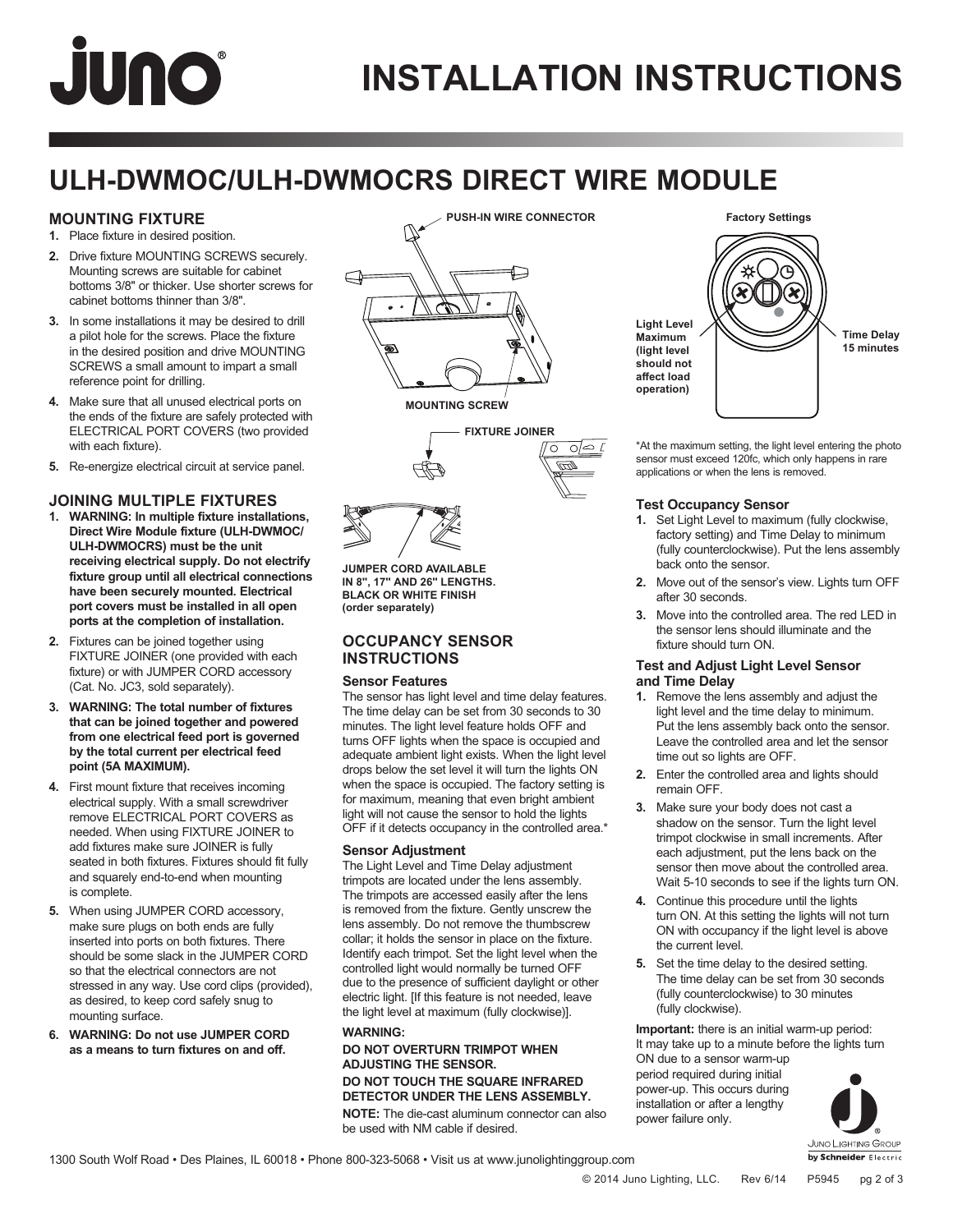# **JUNO**

### **ULH-DWMOC/ULH-DWMOCRS DIRECT WIRE MODULE**

### **TROUBLESHOOTING**

### **Lights will not turn ON:**

• LED does not flash:

- Check all wire connections and verify the ground wire is tightly secured.
- LED does flash:
- Check all wire connections and verify the load wire is tightly secured.
- Check light level setting. Cover the sensor lens to simulate darkness in the room. If the lights come ON, the light level needs to be adjusted. If set for minimum, more than 10fc of ambient light will cause the lights to be held OFF. See Sensor Adjustment section for instructions.

### **Lights will not turn OFF:**

The time delay can be set from a minimum of 30 seconds (fully counter-clockwise) to a maximum of 30 minutes (fully clockwise). Ensure that the time delay is set to the desired delay and that there is no movement within the sensor's view for that time period.

- To quickly test the unit for proper operation, turn the time delay to minimum and move out of the sensor's view. Lights should turn OFF after 30 seconds.
- If lights still do not turn OFF, call 888.387.2212 for technical support.

### **Operation During Power-Up**

During the sensor warm-up period, which can last up to a minute after initial power-up (or after a lengthy power outage), the load can be either ON or OFF, depending on the status of the relay before the sensor was powered down. After warm-up, the sensor will open or close the relay to correspond to the occupancy status of the room.

### **WARRANTY**

Juno Lighting Group provides five year limited warranty on LED components from date of purchase. Juno Lighting Group's obligation is expressly limited to repair or replacement, without charge, at Juno Lighting Group's factory after prior written return authorization has been granted. This warranty shall not apply to products which have been altered or repaired outside of Juno Lighting Group's factory. This warranty is in lieu of all other warranties, expressed or implied, and without limiting the generality of the foregoing phrase, excludes any implied warranty<br>of merchantability. Also, there are no warranties which extend beyond the terms of sale.



1300 South Wolf Road • Des Plaines, IL 60018 • Phone 800-323-5068 • Visit us at www.junolightinggroup.com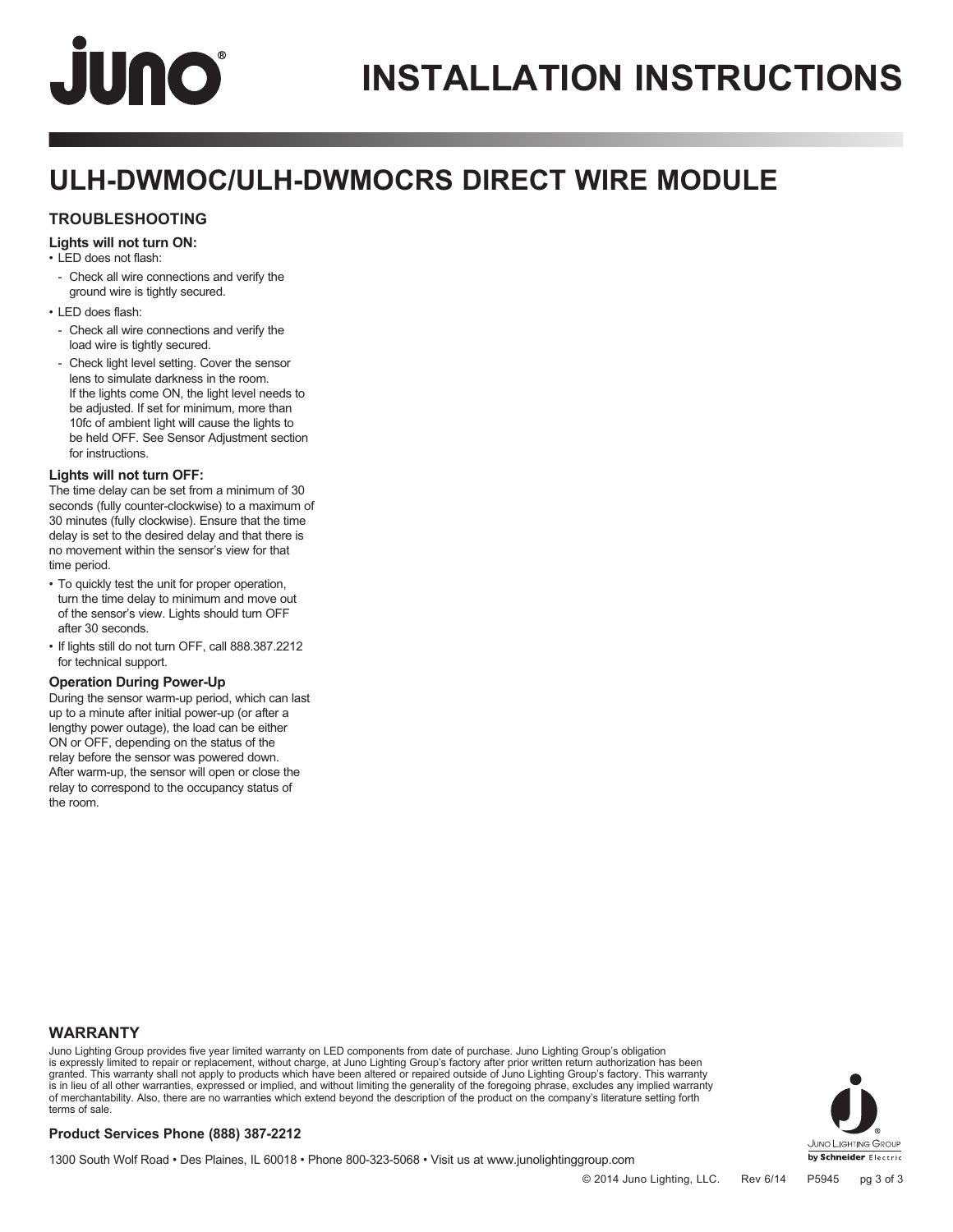# **JUNO INSTRUCCIONES DE INSTALACIÓN**

### **MÓDULO DE CONEXIÓN DIRECTA ULH-DWMOC/ULH-DWMOCRS**

Este Módulo de Conexión Directa sólo debe usarse con accesorios para instalar debajo de gabinetes de la Serie PRO de Juno. Este Módulo está diseñado para ser cableado con Cable No Metálico Plano (NMB) (2C+Tierra), o Ducto de Metal Flexible (BX). ¡NOTA! Los conectores eléctricos para instalaciones BX son proporcionados con el accesorio o se pueden comprar por separado.

### **MEDIDAS DE SEGURIDAD IMPORTANTES: GUARDE ESTAS INSTRUCCIONES**

**Cuando use equipo eléctrico, siempre apéguese a las precauciones básicas de seguridad, incluyendo las siguientes:**

- **1.** Lea todas las instrucciones antes de iniciar la instalación. Guarde estas instrucciones en un lugar seguro para futura referencia.
- **2.** Este módulo únicamente es para uso con equipo PRO de Juno y sus accesorios. No use este módulo o la unión de accesorios proporcionada con cualquier otro producto.
- **3.** Electricistas calificados, de acuerdo con los códigos locales, deben llevar a cabo todas las instalaciones.
- **4. ADVERTENCIA: PARA INSTALACIONES DE MÚLTIPLES ACCESORIOS, ASEGÚRESE DE QUE LOS ACCESORIOS ESTÉN CONECTADOS AL CIRCUITO DERIVADO ÚNICAMENTE A UN PUNTO DE CONEXIÓN.**
- **5. ADVERTENCIA: No exceda la carga máxima de 5 AMPERIOS**
- **6.** Únicamente para uso con una fuente de energía de 120V, 60Hz. Únicamente para uso en interiores.
- **7.** Apague la energía para el circuito eléctrico correcto en el panel de servicio antes de instalar o dar servicio.
- **8. ADVERTENCIA: NO ENERGICE EL MÓDULO HASTA QUE SE HAYAN CUMPLIDO LAS SIGUIENTES CONDICIONES:**
	- **a. SE HAYA COMPLETADO EL MONTAJE Y EL CABLEADO DEL MÓDULO.**
	- **b. TODOS LOS ACCESORIOS CONECTADOS AL MÓDULO HAYAN SIDO MONTADOS Y SUS DIFUSORES LENTES HAYAN SIDO CORRECTAMENTE INSTALADOS.**
	- **c. TODOS LOS PUERTOS ELÉCTRICOS SIN USO EN LOS ACCESORIOS CONECTADOS ESTÉN TAPADOS CON LAS TAPAS DE PUERTOS ELÉCTRICOS QUE SE PROPORCIONAN CON EL ACCESORIO.**
- **9. ADVERTENCIA: PARA PREVENIR EL SOBRECALENTAMIENTO NO INSTALE EN ESPACIOS PEQUEÑOS Y ENCERRADOS. PARA PREVENIR LA DESCARGA ELÉCTRICA NO INSTALE EN ENTORNOS HÚMEDOS.**
- **10.** No opere este producto en entornos donde se estén usando aerosoles o donde se esté administrando oxígeno.
- **11.** El accesorio está diseñado para instalaciones permanentes (NM y BX) conectadas eléctricamente a tierra. **ADVERTENCIA: Para prevenir la descarga eléctrica apéguese a las instrucciones de conexiones a tierra.**

### **CONEXIONES DE CABLEADO – Cable No Metálico (NM)**

- **1.** Prepare el cable (C2+Tierra) pelando los extremos de los conductores aproximadamente 1/2".
- **2.** Afloje el tornillo en la PLACA ROMEX y quítela.
- **3.** Pase el cable de suministro NM a través del sujetador de cable rectangular en la placa, de modo que el revestimiento del cable sobresalga aproximadamente 3/4" a través de la placa.
- **4.** Dentro del accesorio se encuentran tres alambres con CONECTORES DE ALAMBRE DE PRESIÓN en cada punta. Saque éstos del accesorio con cuidado. No jale con excesiva fuerza.
- **5.** Usando la guía de longitud de pelado en los CONECTORES DE ALAMBRE DE PRESIÓN asegúrese de que la longitud del alambre expuesto en el cable de suministro sea el correcto.
- **6.** Inserte cada uno de los tres alambres del cable de suministro NM en cada uno de los CONECTORES DE ALAMBRE DE PRESIÓN con los alambres de color respectivo. Negro a negro, blanco a blanco y verde (o alambre de cobre sin revestimiento) a verde. Asegúrese de que los alambres de suministro estén bien sujetados por los CONECTORES DE ALAMBRE DE PRESIÓN y que a excepción de un alambre a tierra sin revestimiento, que ninguno de los alambres de suministro muestren alambre expuesto donde entran en los CONECTORES DE ALAMBRE DE PRESIÓN.
- **7.** Presione cuidadosamente los alambres y CONECTORES DE ALAMBRE DE PRESIÓN a través del orificio en la parte posterior del accesorio.
- **8.** Coloque correctamente la PLACA ROMEX en la parte posterior del accesorio y apriete el tornillo. No sobre apriete el tornillo. Asegúrese que la arandela de seguridad esté instalada debajo de la cabeza del tornillo para una conexión a tierra correcta.



### **CONEXIONES DE CABLEADO – Cable Blindado (BX)**

- **1.** Prepare el cable (C2+Tierra) pelando los extremos de los conductores aproximadamente 1/2".
- **2.** Afloje el tornillo en la PLACA ROMEX. Quite la placa y tírela.
- **3.** Monte el conector eléctrico de aluminio fundido al lado plano de la PLACA DE DUCTO. Apriete bien la tuerca.
- **4.** Presione el cable BX en el conector. Asegúrese que el cable BX tiene un casquillo plástico de aislamiento instalado correctamente en él (no proporcionado). Apriete bien los tornillos de la abrazadera asegurándose de que el cable BX se mantenga completamente asentado en el conector mientras se aprieta.
- **5.** Lleve a cabo los pasos del 3 al 7 de las instrucciones para el cable NM enlistadas en la página 1.

**NOTA:** En algunas instalaciones BX puede que no se proporcione un cable de tierra por separado. La conexión a tierra se hace por medio de la cubierta metálica enrollada en el cable BX.

**NOTA:** El conector fundido a presión también se puede usar con cable NM, si así se desea.



1300 South Wolf Road • Des Plaines, IL 60018 • Teléfono 800-323-5068 • Visítenos en www.junolightinggroup.com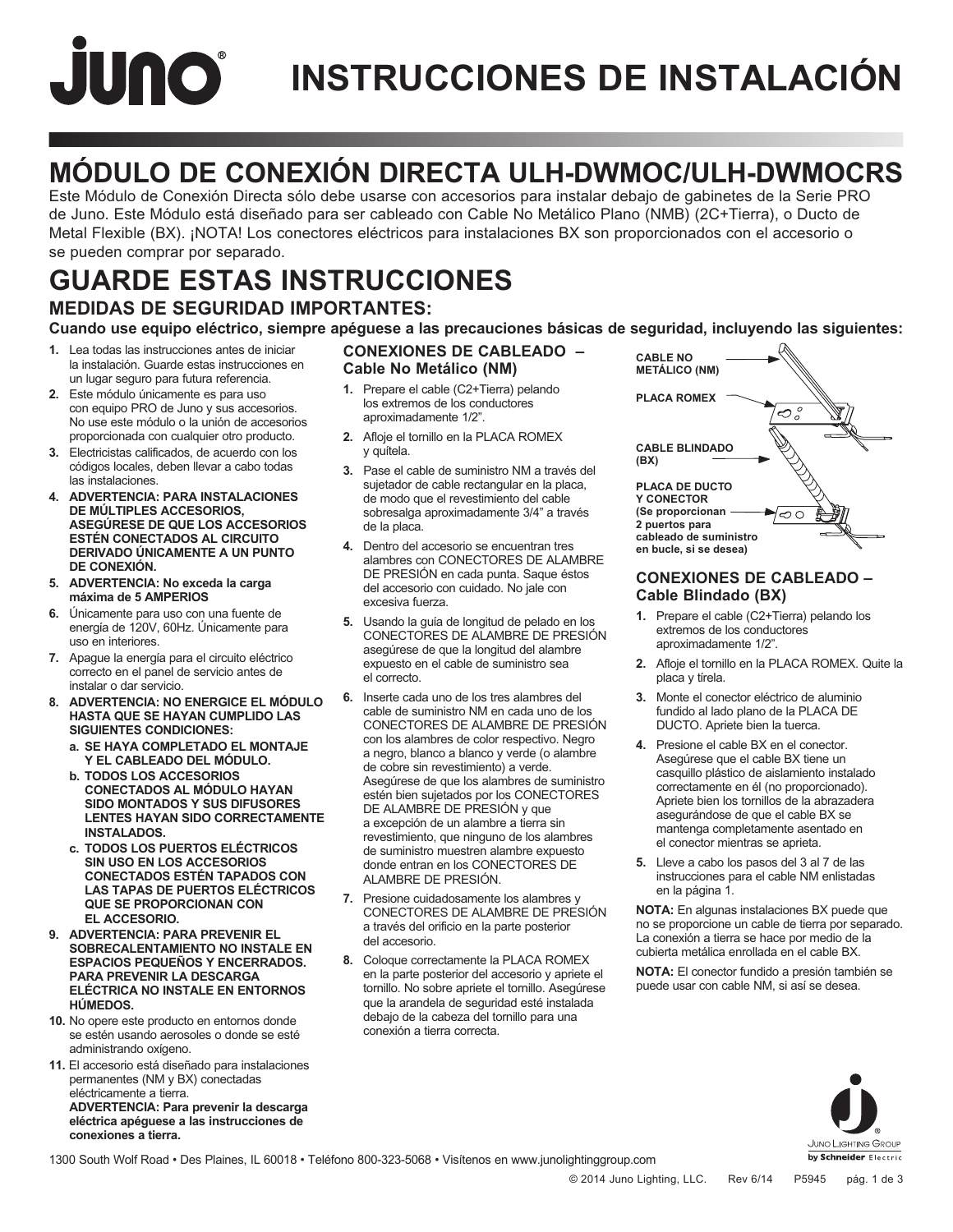# JUNO® **INSTRUCCIONES DE INSTALACIÓN**

### **MÓDULO DE CONEXIÓN DIRECTA ULH-DWMOC/ULH-DWMOCRS CONECTOR DE ALAMBRE**

### **MONTAJE DEL ACCESORIO**

- **1.** Coloque el accesorio en la posición deseada. **2.** Atornille bien los TORNILLOS DE MONTAJE.
- Los tornillos de montaje son apropiados para gabinetes con fondos de 3/8" o más gruesos.} Use tornillos más cortos para gabinetes con fondos menores a 3/8".
- **3.** En algunas instalaciones puede desearse taladrar un agujero piloto para los tornillos. Coloque el accesorio en la posición deseada y atornille los TORNILLOS DE MONTAJE un poco para hacer un punto de referencia para taladrar.
- **4.** Asegúrese que todos los puertos eléctricos en los extremos del accesorio sin uso estén seguramente protegidos con las TAPAS DE PUERTOS ELÉCTRICOS (Se proporcionan dos con cada accesorio).
- **5.** Reactive el circuito eléctrico en el panel de servicio.

### **ENLAZAR VARIOS ACCESORIOS**

- **1. ADVERTENCIA: En instalaciones de múltiples accesorios, el accesorio Módulo de Conexión Directa (ULH-DWMOC/ ULH-DWMOCRS) debe ser la unidad que recibe el suministro eléctrico. No energice el grupo de accesorios hasta que todas las conexiones eléctricas estén seguramente montadas. Las tapas de los puertos eléctricos deberían de estar instaladas al completar la instalación.**
- **2.** Los accesorios pueden unirse usando la UNIÓN DE ACCESORIOS (se proporciona una con cada accesorio) o con el accesorio CABLE DE ACOPLAMIENTO (Núm. de Cat. JC3, se vende por separado).
- **3. ADVERTENCIA: El número total de accesorios que se pueden enlazar y alimentar de una sola toma eléctrica se rige por la corriente total de cada punto de alimentación (5A MÁXIMO).**
- **4.** Primero monte el accesorio que recibe el suministro eléctrico. Con un destornillador pequeño quite las TAPAS DE LOS PUERTOS ELÉCTRICOS como sea necesario. Cuando use la UNIÓN DE ACCESORIOS para agregar accesorios asegúrese que la UNIÓN esté bien asentada en ambos accesorios. Los accesorios deben caber completamente y estar a escuadra punta-a-punta al finalizar el montaje.
- **5.** Cuando se usa el accesorio de CABLE DE ACOPLAMIENTO, asegúrese que los tapones en ambos extremos estén completamente insertados en los puertos de ambos accesorios. Debería de haber un poco de juego en el CABLE DE ACOPLAMIENTO de modo que los conectores eléctricos no estén presionados de ninguna manera. Use los clips de cable (proporcionados), según se desee, para mantener el cable seguramente cerca de la superficie de montaje.
- **6. ADVERTENCIA: No use el CABLE DE ACOPLAMIENTO para encender y apagar los accesorios.**



**CABLE DE ACOPLAMIENTO DISPONIBLE EN LONGITUDES DE 8", 17" Y 26". ACABADO NEGRO O BLANCO (se piden por separado)**

### **INSTRUCCIONES PARA EL SENSOR DE PRESENCIA**

### **Características del Sensor**

El sensor tiene características de nivel de luz y demora de tiempo. La demora de tiempo puede configurarse desde 30 segundos hasta 30 minutos. La característica de nivel de luz mantiene las luces APAGADAS y APAGA las luces cuando el espacio está ocupado y hay suficiente luz ambiental. Cuando el nivel de luz baja por debajo del nivel configurado, encenderá las luces cuando el espacio está ocupado. La configuración de fábrica es el máximo, lo que significa que ni una luz ambiental fuerte causará que el sensor mantenga las luces APAGADAS si detecta una ocupación en el área controlada.\*

### **Ajuste del Sensor**

Los potencíometros de ajuste del Nivel de Luz y Demora de Tiempo están ubicados debajo del ensamblaje del lente. Se puede acceder fácilmente a los potencíometros después de que el lente es removido del accesorio. Desenrosque el ensamblaje del lente con cuidado. No quite el collar del tornillo manual; mantiene el sensor en su lugar en el accesorio. Identifique cada potenciómetro. Fije el nivel de luz cuando la luz normalmente estaría APAGADA, debido a la presencia de suficiente luz de día u otra luz eléctrica. [Si esta función no se necesita, deje el nivel de luz al máximo (completamente en el sentido del reloj)].

### **ADVERTENCIA:**

#### **NO SOBREGIRE EL POTENCIÓMETRO AL AJUSTAR EL SENSOR. NO TOQUE EL DETECTOR INFRARROJO CUADRADO DEBAJO DEL ENSAMBLAJE DEL LENTE. NOTA:** El conector fundido a presión también

se puede usar con cable NM, si así se desea.



**Tiempo de 15 minutos**

\*En la configuración máxima, el nivel de luz que entra en el foto sensor no debería de exceder 120fc, lo cual sólo ocurre en aplicaciones poco comunes o cuando se quita el lente.

### **Probar el Sensor de Ocupación**

- **1.** Configure el Nivel de Luz a lo máximo (completamente en el sentido del reloj, configuración de fábrica) y la Demora de Tiempo al mínimo (completamente en el sentido contrarreloj). Vuelva a colocar el ensamblaje del lente en el sensor.
- **2.** Sálgase de la vista del sensor. Las luces se APAGARÁN después de 30 segundos.
- **3.** Muévase al área controlada. El LED rojo en el sensor del lente debería iluminarse y el accesorio debería de ENCENDERSE.

#### **Pruebe y Ajuste el Sensor de Nivel de Luz y la Demora de Tiempo**

- **1.** Quite el ensamblaje del lente y ajuste el nivel de luz y la demora de tiempo al mínimo. Vuelva a colocar el ensamblaje del lente en el sensor. Retírese del área controlada y permita que se agote el tiempo del sensor para que las luces se APAGUEN.
- **2.** Entre al área controlada y las luces deberían de permanecer APAGADAS.
- **3.** Asegúrese de que su cuerpo no haga una sombra sobre el sensor. Gire el potenciómetro del nivel de luz en el sentido del reloj en pequeños incrementos. Después de cada ajuste vuelva a colocar el lente en el sensor y muévase por el área controlada. Espere de 5 a 10 segundos para ver si las luces se ENCIENDEN.
- **4.** Siga este procedimiento hasta que las luces se ENCIENDAN. En esta configuración las luces no se ENCENDERÁN cuando haya presencia, si el nivel de luz está por encima del nivel actual.
- **5.** Fije la demora de tiempo a la configuración deseada. La demora de tiempo se puede configurar desde 30 segundos (completamente en el sentido contrarreloj) hasta 30 minutos (completamente en el sentido del reloj).

**Importante:** hay un período inicial de calentamiento: Puede tomar hasta un minuto antes de que se ENCIENDAN las luces, debido al período de calentamiento del sensor requerido durante el encendido inicial. Esto sólo ocurre durante la instalación y después de un corte de energía prolongado.



1300 South Wolf Road • Des Plaines, IL 60018 • Teléfono 800-323-5068 • Visítenos en www.junolightinggroup.com